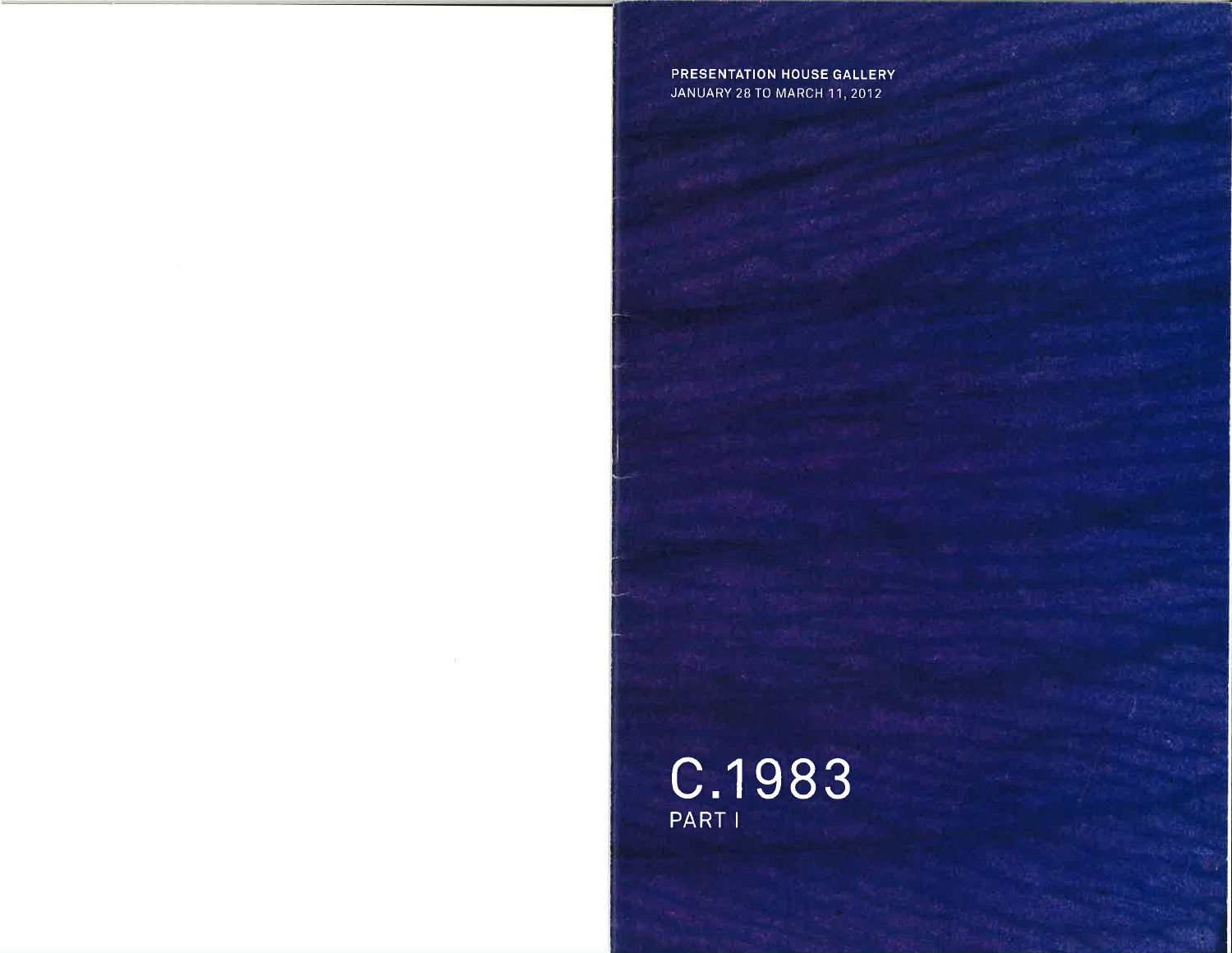works. Elizabeth Vander Zaag's experimental video Through the Holes (1981) is a formal study of television screens. The work examines the materiat content of TV by repeatedly shooting a television screen with a macro lens until the holes in the grid of the image are reveated.This wry take on Marshatl McLuhan's ideas about television as a cool medium is amplified by the distorted voice of the soundtrack processed by a digitat detay. Fitmmaker Ellie Epp also records the abstractions of light on surface in Current (1984). Her



Laiwan, she who hos sconned the flower of the world... (detail)

static camera focuses on the subtle movement of venetian blinds under tungsten lights at the Museum of Anthropology. With an economy of means, this short meditative film lyrically reflects on time and perceptual experience.

Laiwan's concern with projected light is explored through a 1987 stide projection that skirts the mediations of camera images. Her stides are constructed of flower petals pressed into glass mounts that will dry up and eventually disappear over the course of the exhibition. The viotence of the projector's beam of tight thus controls the theatrics of projected images. This lyrical interpretation of photography as drawing with tight that stresses the ephemeral nature of images is underscored by the title, she who hos sconned the flower of the world..., extracted from a poem by Sappho.

Stan Douglas's slide dissolve work Residence (1 982) is an anatytical study of a building that appears monumental against a blue sky in relation to the word "Residence", as if it were an advertisement. The camera scans back and forth across the 1960s apartment buitding in Vancouver's west end, forming a type of compressed panorama. The dynamics



ELlie Epp, Current (detail)

of the montage hightights the perception of images and anticipates the looping structures of his later fitm and video works.

Marian Penner Bancroft's large panoramic collage documents a street scene that reveals the economic instabilities in the city. At the centre of the picture is a vacant lot that once housed an important bookstore, Octopus Books. Constructed of

five photographs curling into space, the imposing image of absence is additionally referenced as an imaginative space with the accompanying text from a Jack Spicer poem invoking "spiritland".

Michelle Normoyle and Arni Runar Haraldsson's works are typicat of rephotography of the time. They both intervene in the legibility of photographic images by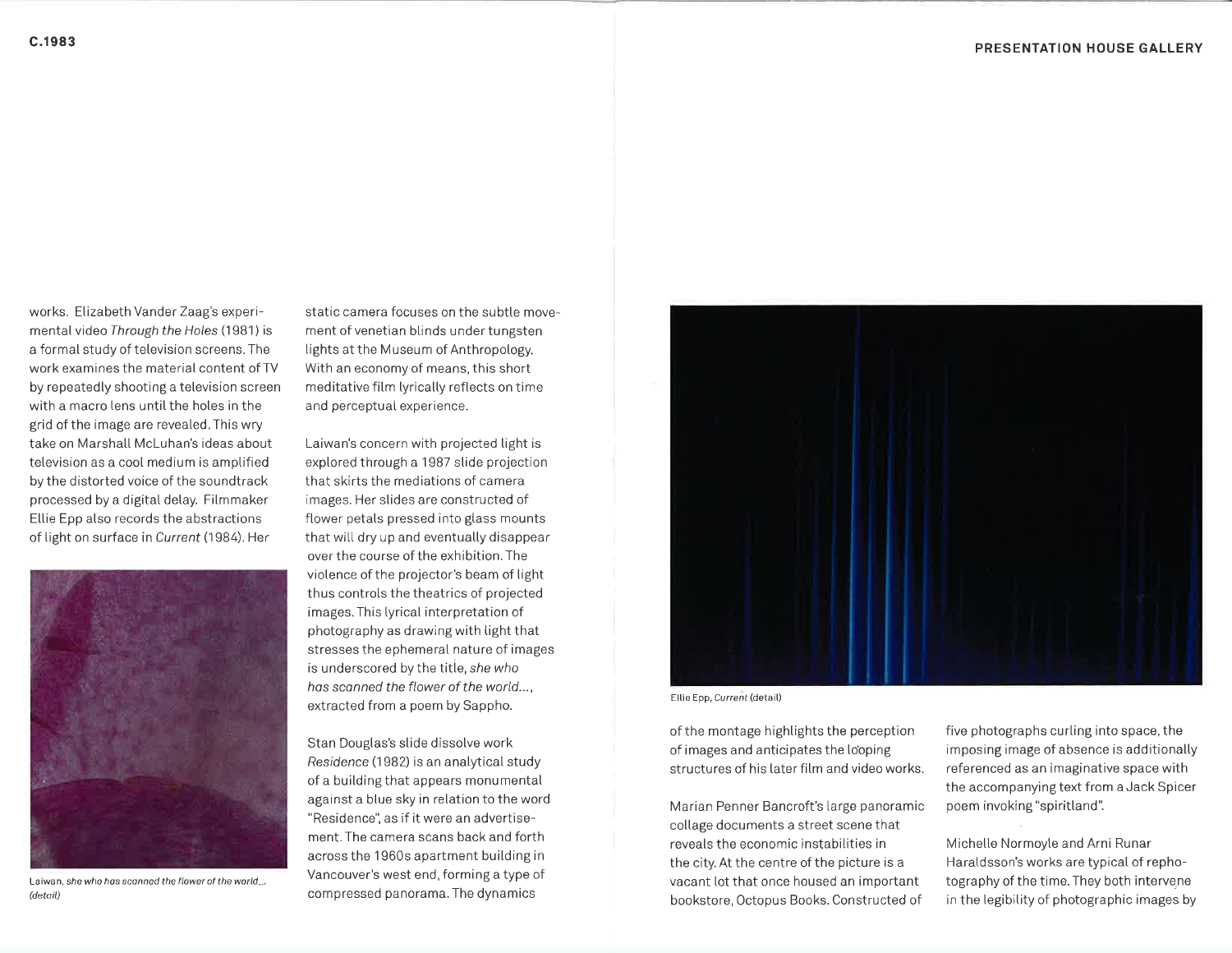further mediating and giving new associations to their source material. Referring to the local politics of landscape, Michelle Normoyle's British Properties (1987) is a compacted panoramic view of the North Shore Two Sisters mountains. Scanned from postcards, the fragmented and blurred vista appears as if falling apart and unstable. Arni Runar Haraldsson retools a news photograph taken with a surveillance camera that documents the funeral of lrish hunger striker Bobby Sands. He methodically dissects the picture into an enigmatic and fragmented narrative sequence suggestive of a communal mourning. This aestheticization of a political event is concerned with cuttural memory.

The artists in this exhibition consider what is at stake in the reatism of photographic



Stan Douglas, Residence (detail)

depiction. Social realities are revealed through critiques of representation more than direct reportage. Often working with images purloined from popular cutture, they treat photographic images as a language and system of signs with an acute awareness of the social impact of pubtic images in a mediated wortd. Ken Lum has a deadpan approach to working with media images. In World Portraits (1 983), he appropriates photographs found in newspapers and presents them without any alterations. Historical Portraits (1987) suggests a public roster of the demographics of Vancouver society. Significantty, it takes the form of newspaper pages to be taken away as a souvenir. The works are informed by critical art theories as well as psychoanalysis, feminism, media potitics, semiotics, fitm and literary theory. The narratives in the exhibition are fragmented and often enigmatic and call into question the very notion of storytelling. Kati Campbell's concern with the social Iife of encoded images is evident in possessed/possession (1985). This disjunctive narrative about a peeping tom incident is difficutt to apprehend, especially through the red ftuorescent tight that underscores the voyeurism of tooking. This intimate photographic scutpture makes concrete

![](_page_2_Picture_6.jpeg)

Marian Penner Bancroft, spiritland, Octopus Books Fourth Avenue (detail)

the realities of fraught social relations. The dilemmas of representing social realities through photographic depiction is also taken up by lan Waltace. Poverty Image with Orange (1987) is from an extended series of works based on 16 mm film footage shot in 1980 that features friends posing as the urban poor in staged vignettes. The charged subject matter of the photographs is placed in formal relation to monochromatic fields, setting into

ptay the dynamics of representation and abstraction. Watlace references the pictorial conventions of painting, cinema and mass media, locating the photographic in a wide fietd of considerations indicative of the period.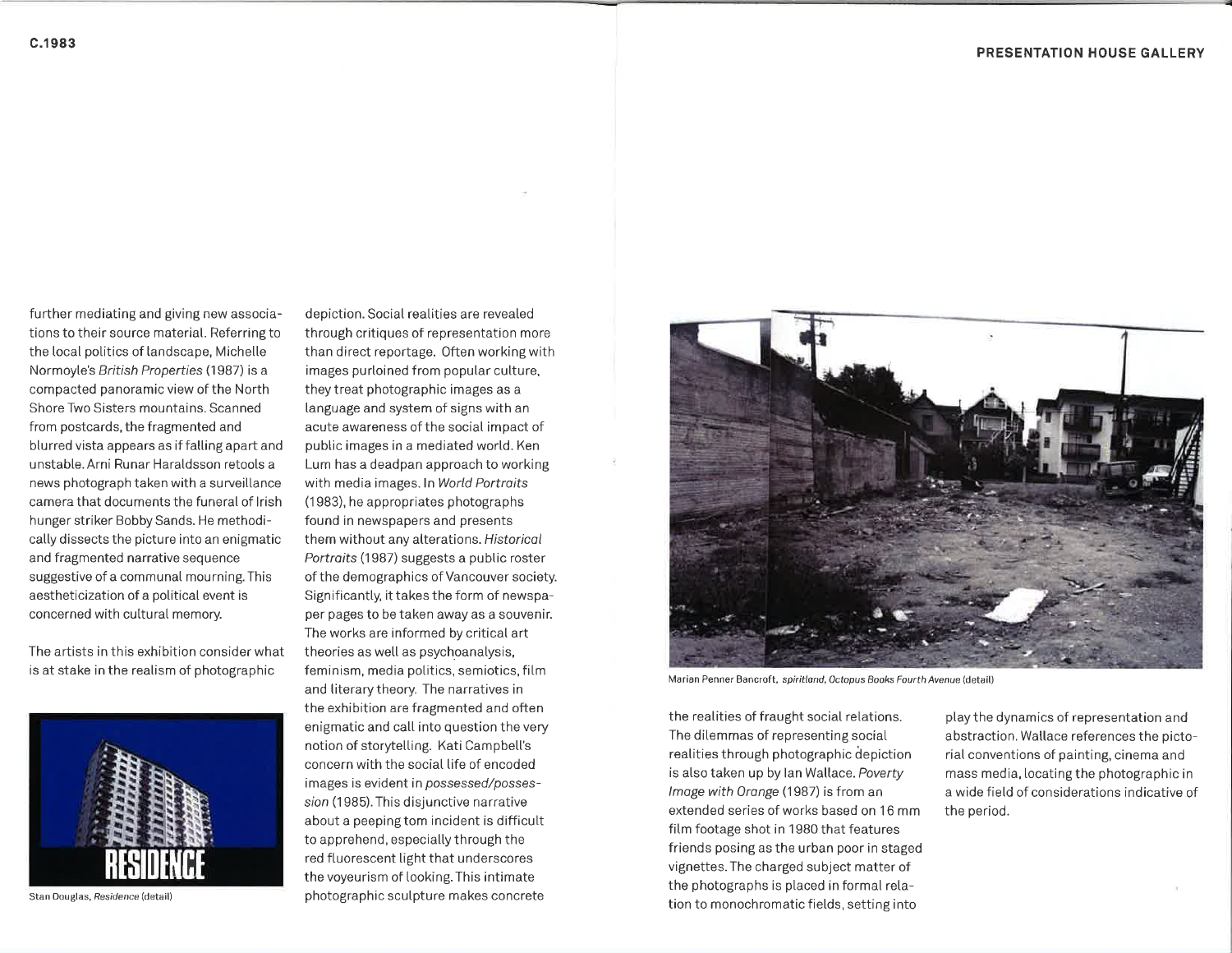![](_page_3_Picture_1.jpeg)

Michelle Normoyle, Eritish Properties (detait)

MARIAN PENNER BANCROFT graduated from Ryerson Potytechnicat lnstitute, Toronto in 1971 and has taught at Emity Carr University of Art and Design since <sup>1</sup>981. She had earty solo exhibitions at Western Front (1981) and Presentation House Gallery (1982) and was in many group exhibitions including Art ond Photography (1984) at the Vancouver Art Gallery, 49th Parallel, New York (1985) and Mechanics of Memory, Surrey Art Gallery (1986). spiritland, Octopus Books Fourth Avenue (1987) was first displayed in the exhibition Eye of the Mind/Mind of the Eye (1988) at Presentation House Gallery. The book Two Places at Once is the fourth part of a cycle of installations in the mid eighties entitled Transfigured Wood.

KATI CAMPBELL graduated in lnterdisciptinary Studies from Simon Fraser University in 1984 and received a M.A. in social history of art from Leeds University in 1991. She co-founded the Vancouver Association for Noncommercial Culture in 1986, an artist collective that mounted public projects until it disbanded in 1998. VANC produced unique pubtic art projects such as Objects of Labour (1986) and the bus shelter project AdVerse Proctises (1988). Campbell was in numerous shows throughout the 1980s including Op-positions, Second Fotografie Biennale, Rotterdam, Canadian Biennial of Contemporary Art, National Gallery of Canada (1989), Vancouver Now, Walter Phillips Gallery, Banff (1987), and Urban Circuits, YYZ Artists'Outlet, Toronto (1 985). She produced a number of bus shelter projects including for Prive/Public (1990) in Rennes, France and Skytrain Stations in Vancouver. She had a soto exhibition at the Vancouver Art Gallery in 1992. possessed / possession was first exhibited inVoiceOver (1985) at the Contemporary Art Gallery, Vancouver.

STAN DOUGLAS graduated from Emily Carr College of Art and Design in 1982. His earliest works were slide projections and then he turned to photography, fitm, video instatlations and produced "television

![](_page_3_Picture_6.jpeg)

Arni Runar Haratdsson, April (detail)

I

J

spots." In addition to many Vancouver exhibitions during the eighties, he participated in Songs of Experience, National Gallery of Canada (1 986), Foto Kunst, Staatsgaterie Stuttgart, (1989) and in 1990 Aperto 90, Biennale de Venezia, Possoges de I'imoge, and the Sydney Biennale. ln 19BB he curated the exhibition Somuel Beckett: Teleplays for the Vancouver Art Gallery that toured internationally and was editor of the influentiat book Voncouver Anthology: The Institutional Politics of Art (1991). Residence (1982) was shown in Vancouver

Art ond Artists: 1931-1983 at the Vancouver Art Gallery (1983).

ELLIE EPP graduated in Fitm Studies from the Slade School of Art, London in 1970 and received a PhD in lnterdisciplinary Studies in neurophilosophy from Simon Fraser University in 2002. Her films Trapline (1976), Current (1983) and Notes in Origin (1988) have become classics of Canadian experimental cinema and have been screened internationally. Her films were included in the Paris Biennale (1980), Recent Work from the Canadian Avant Garde, Art Gallery of Ontario (1988) and National Gallery of Canada (1988). Current has been screened internationally.

ARNI RUNAR HARALDSSON received

a Bachelor of Fine Arts from Emily Carr Cotlege of Art and Design in 1983 before completing a Master of Fine Arts at the University of British Cotumbia in 1990. Haratdsson's early solo exhibitions in Vancouver took place at Or Gallery (1984), Western Front (1985) and Artspeak (1989). He operated the Or Gallery and was the westcoast editor for C magazine for which he regularly contributed critical texts. He was atso inctuded in group exhibitions Broken Muse (1986) at the Vancouver Art Galtery, Comero Works (1986) at 0r Galtery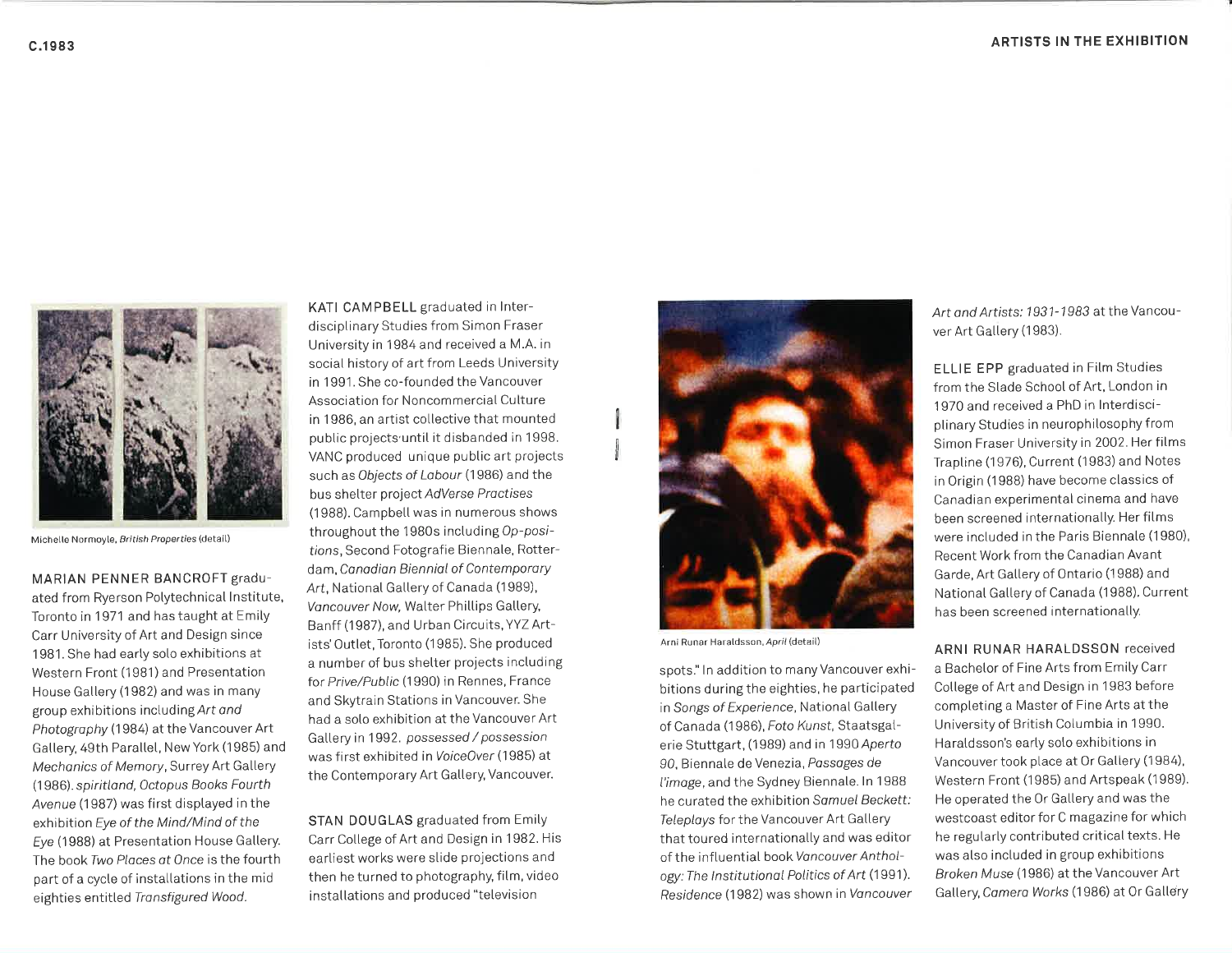![](_page_4_Picture_2.jpeg)

Kati Campbell, possessed / possession (detail)

and the October Show (1983). April (1987) was included in the touring exhibition The Zone of Conventionol Proctice ond Other Reol Stories that was at Presentation House Gallery in 1989. Metaflowers (1986) synthesizes his mixed media instatlation of the same name in book format.

LAIWAN studied at Emily Carr College of Art and Design and began exhibiting in 1982. She founded 0r Gallery as a personal project in April 1983 and was artist in residence and curator for ayear when it became an artist run centre. During the eighties she wrote, produced artist books, performed with the music group "The Courage of Lassie", and initiated the First Vancouver Lesbian Fitm Festivat (1988). Her works were exhibited at the Miyagi Museum of Fine Arts, Sendai,

Japan (1984), Artist's Books, Universitat Otdenburg, Germany (1 985), Broken Muse, Vancouver Art Gallery (1986), 25 Young Artists, The Convertible Showroom (1986) and Yellow Peril: Reconsidered that toured across Canada. She who had scanned the flower of the world was a solo exhibition at Artspeak in 1987.

KEN LUM studied at NewYork University in the early 1980s and received a Master of Fine Arts from the University of British Cotumbia in 1985, and began to teach in 1990. He was director of the Or Gallery from 1983 to1984 when a number of New York artists had exhibitions there, and was curator for the group exhibition Poco Rococo at Coquitlam Mall. He exhibited at Artists Space, New York (1982), the Miyagi Biennale, Sendai Japan (1984), Damoged Goods: Desire ond Economy of the Object, New Museum of Contemporary Art (1 986) and in 1990 had a soto exhibition organized by the Winnipeg Art Gallery and Witte de With, Rotterdam.World Portroits was exhibited at Or Gallery in 1983.

MICHELLE N0RMOYLE has been exhibiting photographic work since graduating from Emily Carr College of Art and Design in 1984. During the 1980s she had two solo exhibitions at the Or Gallery and was in

![](_page_4_Picture_10.jpeg)

Ken Lum, World Portraits (detail)

several group exhibitions including Surrey Art Gallery's Urban Edges (1985), Unromantic as a Monday Morning (1987) and Broken Muse, Vancouver Art Gallery (1986). "British Properties" was produced for Lost/Unbuilt Vancouver: Urbanarium (1987).

ELIZABETH VANDER ZAAG has been working in video and computer arts since the 1970s. She was the first digitat video operator at CBC, taught electronic cinema and video at Simon Fraser University,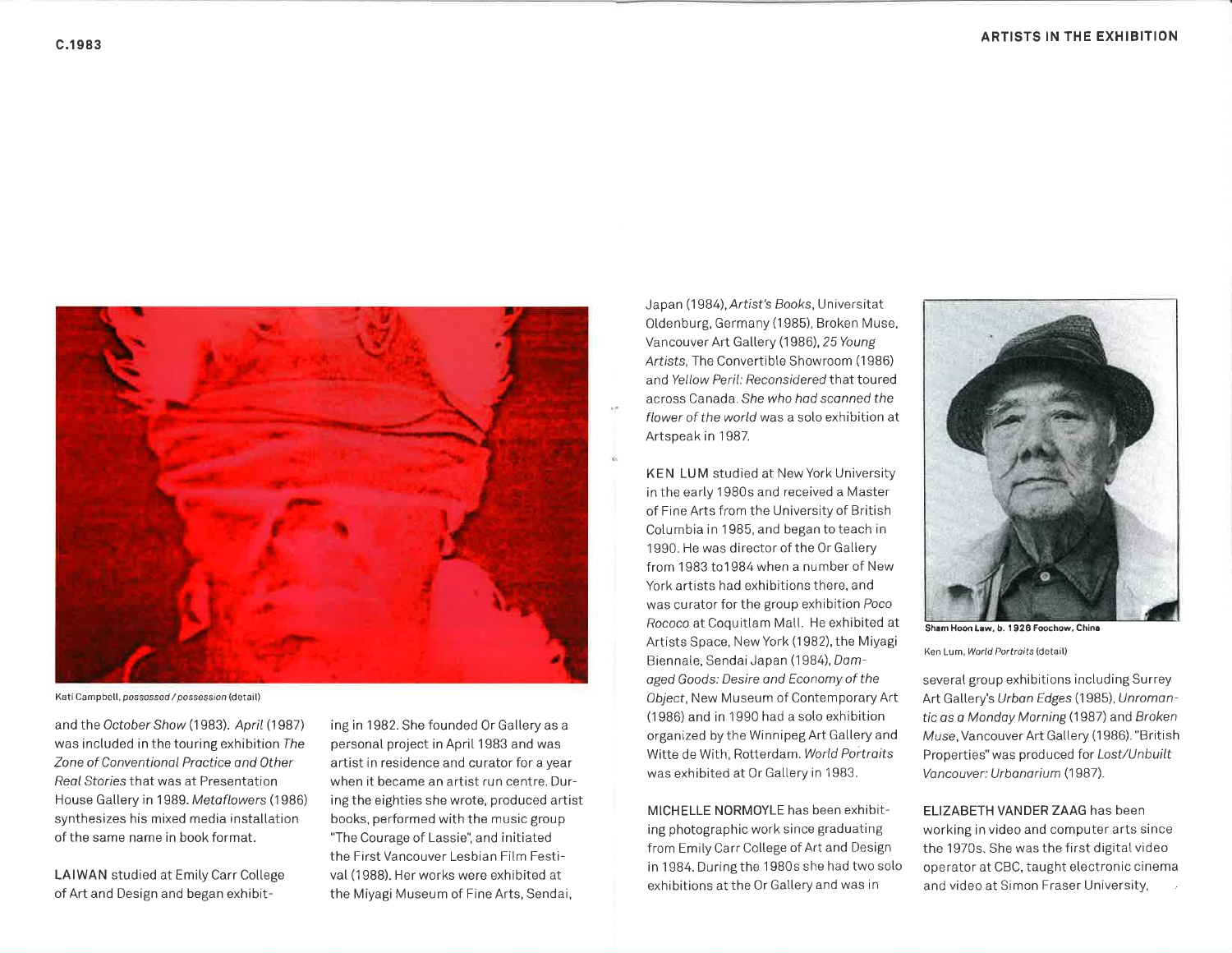![](_page_5_Picture_2.jpeg)

lan Watlace, Poverty lmoge with Oronge

and was the founder of Western Front Muttimedia (1993-1999). Her Digit Series was featured on The Gina Show, a weekty cable television program in Vancouver for artists, and during the eighties she explored new technolotgies such as the "aniputer," a homemade machine that draws electronically on video images. "Through the Holes" has been screened in international media festivals.

IAN WALLACE completed an MA in art history at the University of British Columbia in 1968. He taught briefty at UBC and then at Emily Carr College of Art and Design from 1972 until 1998 where he introduced contemporary art into the

curriculum and developed an important visiting artist and critic series. During the eighties, he was a prolific writer and his critical texts were pubtished widety. ln addition to exhibitions across Canada including Stations, International Centre for Contemporary Art in Montreal (1987), he exhibited in Toyama, Japan (1987), Rome (1 988), St. Etienne, France (1 989) and Frankfurter Kunstverein, Germany. The Poverty series that Wallace began in 1980 went through many iterations in different mediums including photographic sequences, paintings with silkscreen and laminated photographs, video and a book. Poverty Image with Orange (1987) was in the Vancouver Art Gallery's travelling exhibition Ian Wallace: Selected Works, 1970-1987.

MARIAN PENNER BANCROFT spiritland, Octopus Books Fourth Avenue, 1987 5 getatin silver prints, text courtesy the artist and Republic Gallery, Vancouver

Two Places at Once, Transfigured Wood, 1986 offset book, pubtished by Western Front production photograph

KATI CAMPBELL

possessed possession, 1985 backlit film, red fluorescent, plexi, Collection of Canada Council Art Bank

STAN DOUGLAS Residence, 1982 slide dissolve installation, dimensions variable, continuous [oop courtesy the artist and David Zwirner Gallery, NY

ELLIE EPP Current,1984 16 mm film transferred to Bluray disc, 2.5 min. courtesy the artist

ARNI RUNAR HARALDSSON ApriL. 1987 9 cibachrome prints, 25.4 x 20.3 cm each courtesy the artist

Metoflowers, 1986 offset book, 99/100 pubtished by Tsunami Editions

LAIWAN

she who has scanned the flower of the world...1987 petats, stide mounts, stide projector courtesy the artist

KEN LUM World Portraits, 1983 newsprint installation courtesy the artist

<sup>H</sup>istoricol Portroits, 1987 2 newsprint sheets, 57.8 x 42.5 cm each courtesy the artist

MICHELLE NORMOYLE British Propertles, 1987 <sup>5</sup>gelatin silver prints, 152.4 x61 cm each courtesy the artist

ELIZABETH VANDER ZAAG Through the Holes, 1981 Video transferred to DVD, 4 min., sound courtesy the artist and Video 0ut, Vancouver

IAN WALLACE Poverty Image with Orange, 1987 photolaminate with acrylic on linen, 152 x 152 cm Collection of Catriona Jeffries, Vancouver